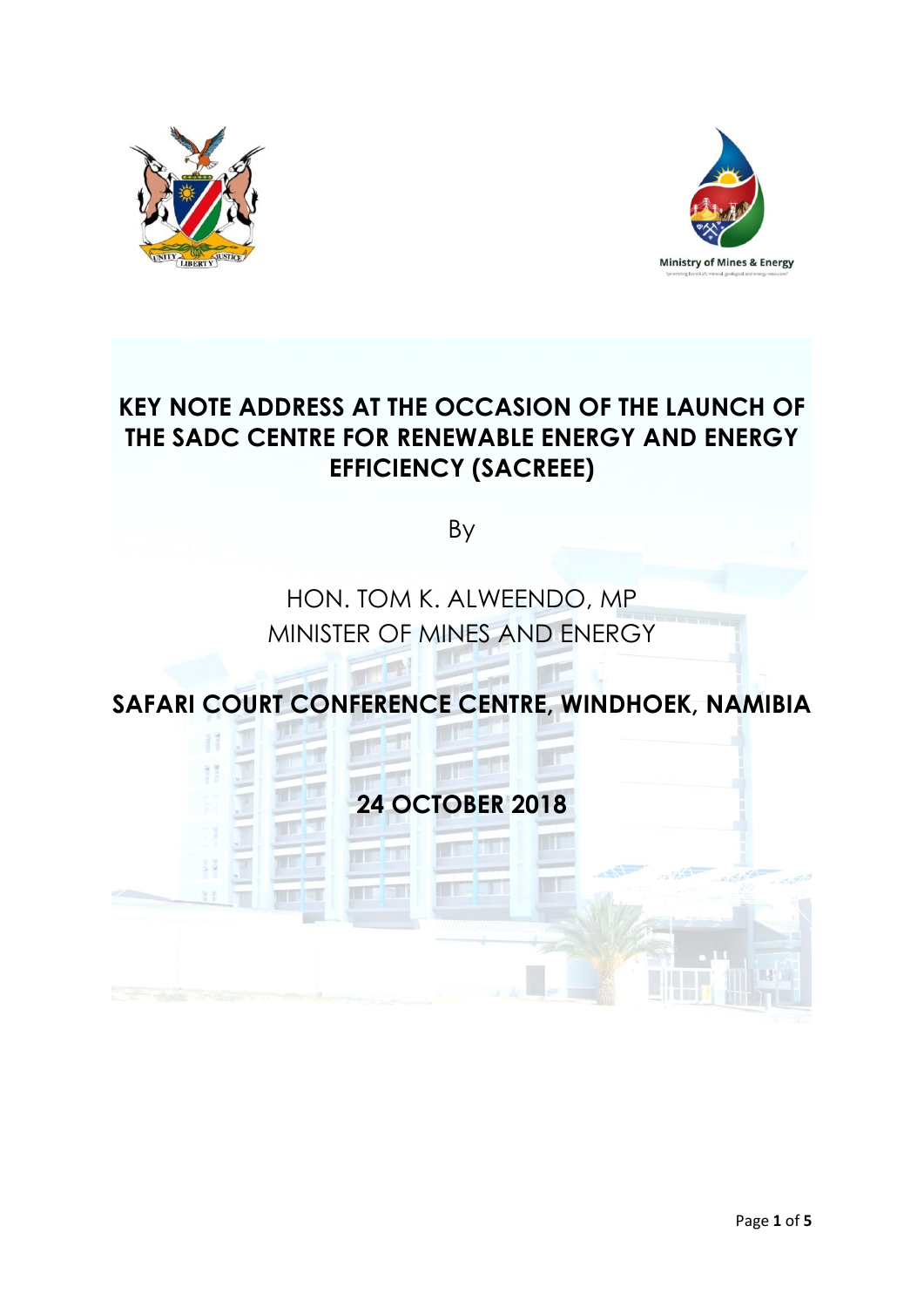- Director of Ceremonies;
- Honourable SADC Ministers responsible for Energy
- Development partners
- Captains of Electricity Supply Industry;
- Heads of Energy Regulatory Authorities
- Members of the business community
- Members of the Media;
- Distinguished Invited Guests;
- All Protocol observed
- Ladies and Gentlemen;

On behalf of the Government and People of the Republic of Namibia I wish to extend a warm welcome to all invited guests on this important occasion – the launch of the SADC Centre for Renewable Energy and Energy Efficiency (SACREEE).

It is an honour today to address this important gathering, and I am delighted that the opportunity to launch the Centre has finally come to a realisation. Stimulating discussions have taken place since yesterday with the Public Dialogue Forum, which was focussing on Youth, Innovation and Clean Technology. The roundtable discussions by partners of SACREEE and the SADC Ministers have also highlighted the critical challenges with infrastructure and socio-economic development.

At the same time, opportunities are in abundance especially with sustainable energy as the backbone to address these challenges. Partnership is therefore key to unlocking the economic value brought by renewable energy. At regional level, we have understood the challenges at hand as well as the opportunities out there. That is why SADC, under the chairmanship of Namibia has adopted the theme; "Promoting Infrastructure Development and Youth Empowerment for Sustainable Development". The launch of SACREEE supports the operationalisation of this theme. During the year I look forward for SACREEE to implement the Theme through activities such as public dialogues involving the youth in all the Member States.

## **Distinguished guest, Ladies and gentlemen**,

In 2015, SADC Ministers responsible for Energy Affairs approved the establishment of a SADC Subsidiary organisation to coordinate renewable energy and energy efficiency issues in the region. Namibia agreed and has the honour to host the Regional body.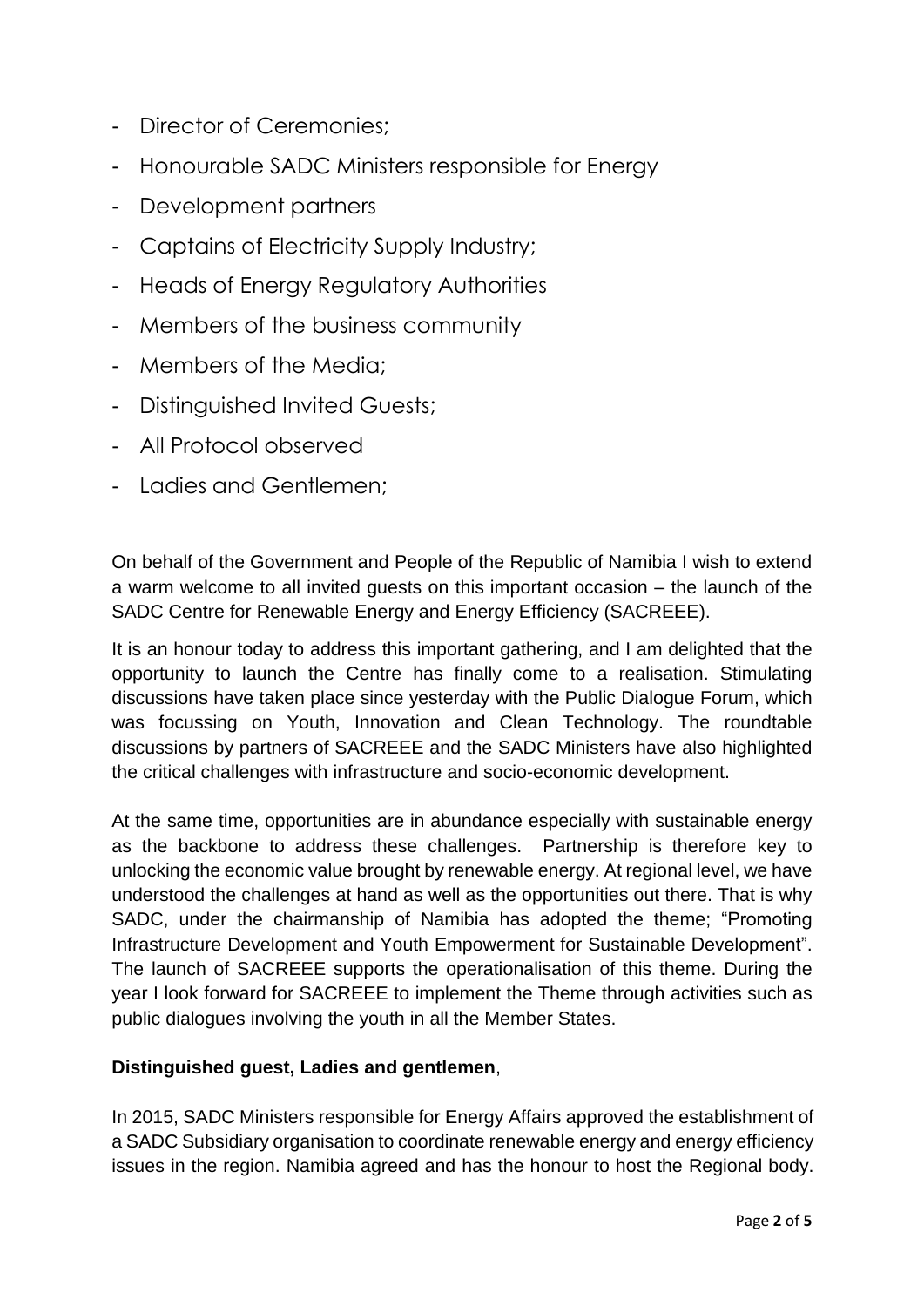This was subsequently endorsed by the 35<sup>th</sup> SADC Council of Ministers in their meeting in 2015.

The establishment of SACREEE came at an opportune time in the region where there is diminishing electricity generation capacities. There are several reasons for the persistent energy crises though sometimes there is surplus in other member states. A number of issues have been raised as to the reasons but I must emphasise that the aspect of sustainability is not sufficiently considered when planning for the future.

The over-reliance on fossil fuels which are finite and traditional biomass has been the status quo for many of our countries. Whilst the region's population is growing at a fast rate, fossil fuels are not going to sustain the region since they are not renewable. Therefore the business as usual of the expansion of existing energy systems based on fossils is not viable. Nuclear energy, despite its limited greenhouse effects is also not a viable solution for the region due to high capital costs and the waste disposal, which has to be carefully handled.

It is my belief that conserving our resources wisely will ensure that energy is available on demand to all our citizens without compromising the ability of future generations to use them. Environmental concerns and the climate dimension has placed conditions that when power is produced, mitigation for emissions have to be in place thus increasing the cost of power produced. The over-reliance on big dams also have its own problems due to the consistent drought and flooding that is affecting our generation of power in the region.

## **Honourable Ministers, ladies and gentlemen,**

The region's energy generation capacity can be sustainable. However it would require commitment through new, smart, ambitious and effective approaches. We are all aware that the energy industry continues to change and evolve. The sector will rely on advanced technologies for reliable and innovative ways to drive the SADC Industrial Strategy and Roadmap. The citizens of the region require an energy sector that will provide reliable and affordable energy to meet their aspirations of a modern and healthy lifestyles.

The SADC's renewable energy resources are huge and underutilised. I believe therefore that the establishment of SACREEE will unlock this potential by providing business focussed guidance on the regional market opportunities and risks. Economies throughout the region need to be provided with tools, models and lessons learned to transform and strengthen their energy sector. SACREEE will ensure that sustainable growth of any renewable power business will require the analysis of the interconnected and grid integration with variable power. I am glad to note that Southern African Power Pool (SAPP) and Regional Energy Regulatory Agency (RERA) are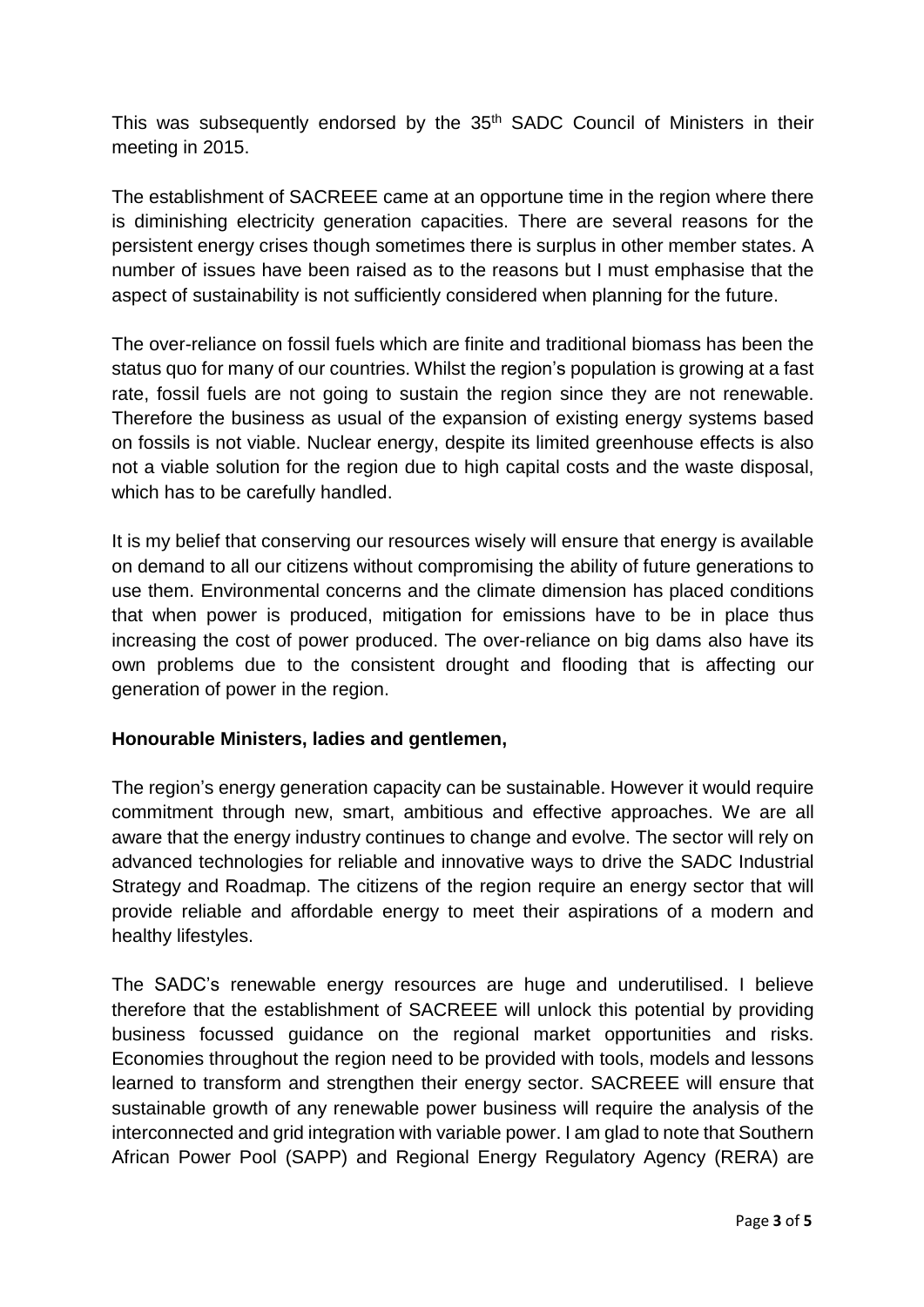working together with SACREEE to provide researched models for the amount of renewable energy that can be interconnected to the grid.

Here at home, Namibia has taken big strides in the growth of the renewable energy industry and the involvement of Independent Power Producers (IPPs). Commendable efforts have led to 18 Independent Power Producers that have signed Power Purchase Agreements (PPAs) with NamPower to supply 170 MW of renewable energy generation projects by 2020. As at September 2018, 11 renewable energy power plants have been commissioned, and contributes 55 MW to the country's electricity supplies.

#### **Ladies and Gentlemen,**

I have reliably been informed that through the SADC Status Report on Renewable Energy and Energy Efficiency in the Region, a number of activities are taking place and there is remarkable growth in the field of renewable energy and energy efficiency in the SADC Member States. I believe SACREEE will be constantly engaging your countries and assisting in the development of renewable energy and energy efficiency systems. Our industries consume a lot of energy and using renewable energy technologies and energy efficient equipment is essential for their competitiveness internationally.

#### **Honourable Ministers,**

As you approved the establishment of a regional body to coordinate activities on renewable energy and energy efficiency, I would urge and request your support to SACREEE. No SADC Institution will be relevant and deliver the much needed services to the public that are necessary to fuel our development if it does not get the support to carry out its functions in a sustainable manner. SACREEE needs your support and assistance in embarking on resource mobilisation to assist Member States. It is important that going forward we need to ensure that SACREEE does not continue to depend on external support only; and that we as Member States take full ownership of our institution. As a demonstration of our commitment to SACREEE, I would like to urge all the Member States to speed up the process of signing the Inter-govermental Memorandum of Agreement

I would like to thank the SADC Secretariat for their continued support to ensure SACREEE is in existence as directed by the Council of Ministers. I would also like to thank both the Government of Austria through and UNIDO for their financial support since the establishment of SACREEE. It is my wish that both will continue to be with us to make SACREEE a success. Let me also thank all the sponsors and those who worked tirelessly to see that this day is a success. The role played by the International Renewable Energy Agency (IRENA) in supporting SACREEE in its development programmes is commendable and I am hopeful that the partnership continues. I am also aware that the Common Market for Eastern and Southern Africa (COMESA) and